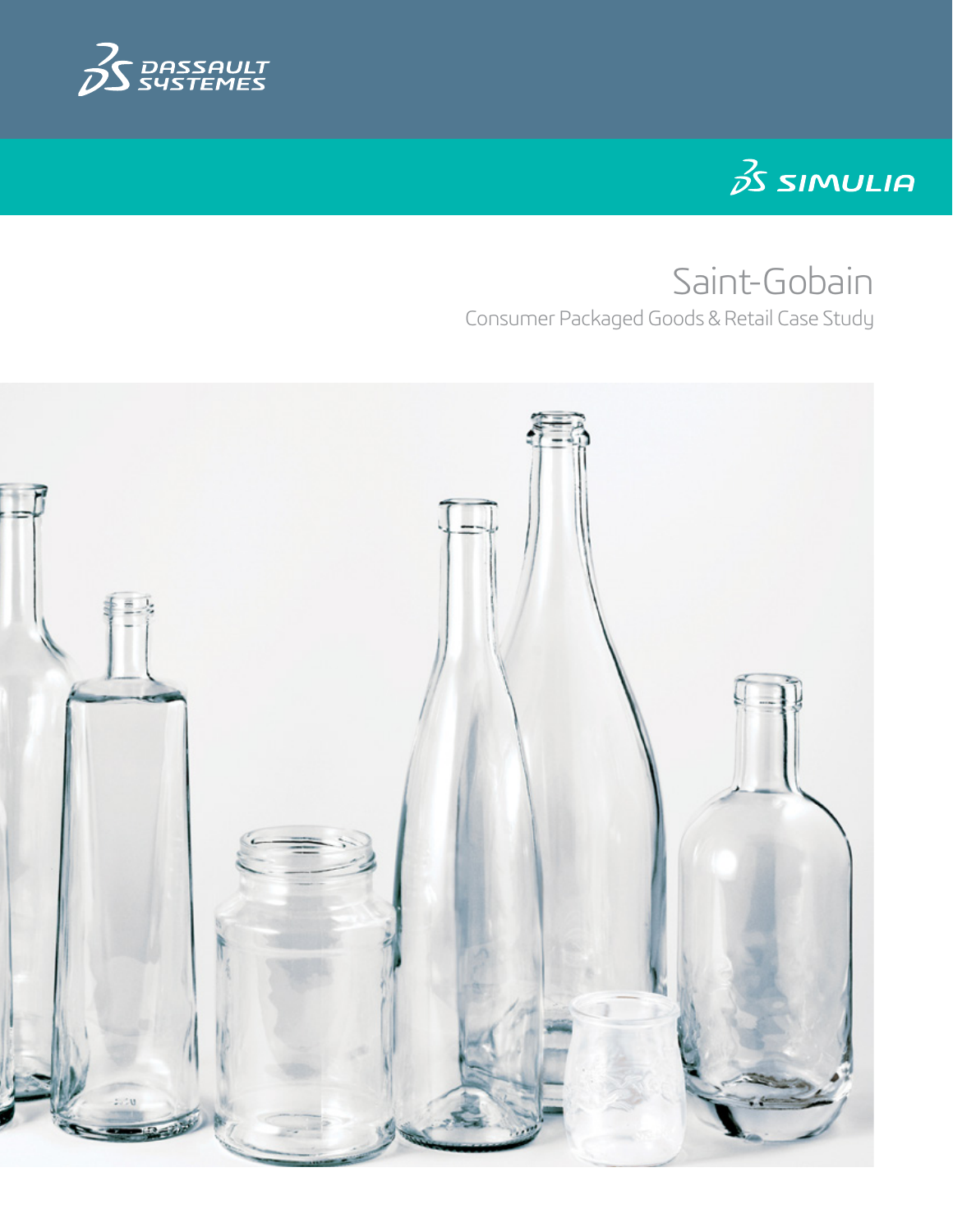# **Challenge**

Verallia, Saint-Gobain's Packaging Sector, wanted to create eco-designed glass bottles that are light-weighted, using less raw materials and energy while maintaining strength and resistance to breakage.

# **Solution**

Using Abaqus FEA coupled with Isight automated workflows, engineers were able to optimize the geometry for a lighter weight carbonated beverage bottle with mechanical resistance that equaled that of a heavier bottle.

### **Benefits**

Running finite element analyses within an automated, iterative, looped optimization procedure allowed the R&D engineering team to perform loading scenarios on a wider variety of bottle shapes, save significant analysis time, and reduce the CO<sub>2</sub> footprint of their glass containers.

When Dom Pérignon—French Benedictine monk, winemaker, and namesake for fine champagne—was asked to look into why sparkling wine bottles were unexpectedly bursting in the cellars of his abbey in northern France three hundred years ago, he decided to investigate the bubbles. Fermentation, it turns out, continued after the beverage was bottled, producing additional carbonation and increasing pressure. By experimenting, so the story goes, Pérignon was able to control the refermentation process and reduce breakage and loss of the bottles' precious contents.

Today, research engineers working for Verallia at Saint-Gobain's Research Center, near Paris, take a different tack to ensure there is no breakage: They analyze the bottles, not the bubbly. Xavier Brajer, a mechanical engineer responsible for the 15-person Mechanics of Materials Group in the company's R&D department, leads these efforts. Central to the group's analyses are initiatives—from the government, wine and beverage industry, and Saint-Gobain itself—to reduce the quantity of raw materials used in the bottle-making process. "In order to reduce our impact on the environment, we want to minimize the materials and energy used," says Brajer, "and at the same time guarantee that the bottles have mechanical properties that will maximize their lifetime."

Glass bottles are made from four readily available sources: silica or sand, soda ash, limestone, and cullet (recycled glass). Coloring agents are also added, the specific color dependent on the beverage being bottled and the customer's wishes. An average empty 750 milliliter wine bottle weighs about 500 grams (some are as light as 300 grams), accounting for about 30 to 40 percent of the bottle's

weight when full. A champagne bottle weighs about twice that amount. The sparkling beverage's heavier, thicker-walled container is required because of the pressures produced by its signature carbonation: reported to be as high as 90 pounds per square inch or approximately three times that of a typical car tire. While champagne produces the highest gas pressure of any beverage, every carbonated drink—including hard cider, soda, and other sparkling wines—creates internal stress on the glass that needs to be considered when designing lighter bottles.

# **Exploring bottle shape and strength with simulation and optimization**

Despite the fact that beverage containers come in an almost unending variety of shapes, sizes, and colors, the profile of a champagne bottle is easily recognizable from across the room. Even the heft of the container is part of its perceived quality. Other bottle shapes are also closely associated with specific beverages or brands. So changing a bottle's shape to reduce weight and materials treads into sensitive territory. Given that, when it comes to making these changes, Brajer and his R&D team consider the subjective aesthetic factors. But they do so while relying on objective engineering tools.

"We start with a CAD model of the bottle shape that has been drawn by Verallia's design department, in agreement with the customer," says Brajer. "Then as we try and reduce the weight of the bottle, we use Abaqus finite element analysis (FEA) to simulate stresses and couple that with Isight software to optimize the geometry so that the container will withstand those stresses without breaking." Saint-Gobain has been using Abaqus for about 15 years, and started using Isight for automated and integrated simulation process flows about two years ago. "These two software packages link together easily and allow us to run a series of calculations that save time while leading us to the optimized bottle geometry," Brajer adds.

In a recent optimization analysis, the Saint-Gobain research team tested a lightweight design for a hard-cider bottle. Like champagne, this carbonated alcoholic drink creates internal pressure loading that is most likely to rupture the bottle at its weakest point—the bottom. So while trying to reduce the overall amount of material, it is on this

*"In the past, it might have taken us a week to run the 100 simulations needed for this optimization. But now with an iterative looped process, it only takes about an hour."*

**Xavier Brajer, Mechanical Engineer, Saint-Gobain Recherche**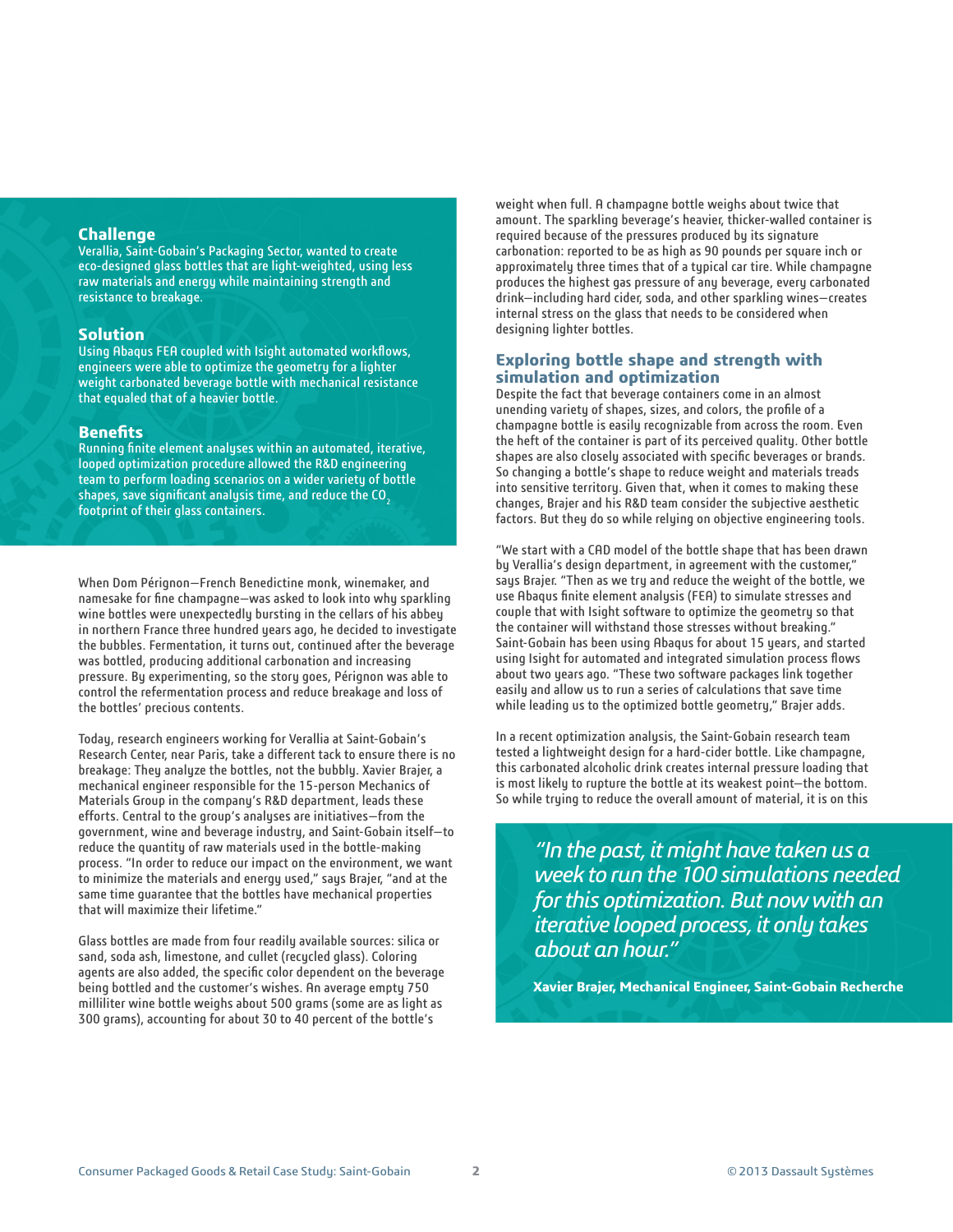region that Brajer and his team focused their engineering analysis, looking to maintain its mechanical resistance and strength (see sidebar).

The team started the pressure analysis by first creating a model of a reference bottle in Abaqus: A 2D model utilizing glass' basic material characteristics was used to take advantage of the bottle's axisymmetric geometry and save computing time (see Figure 1). They then meshed the model and applied boundary conditions and loads. To optimize the geometric parameters (in this case nine, but sometimes more) that were used to describe the bottle's bottom such as internal and external shape, curvature, and a number of different radii—Abaqus was coupled with Isight. This allowed the team to automate the simulation workflow and systematically make changes in the parameters, calculate stresses for each profile, and ultimately determine minimal stress and optimal bottle shape (see Figure 2). "In the case of the hard-cider bottle, we were able to reduce weight by 10 percent and stress on the critical bottom region by about 17 percent," says Brajer. "In the past, it might have taken us a week to run the 100 simulations needed for this optimization. But now with an iterative looped process, it only takes about an hour."

## **Making and breaking glass bottles**

The primary method for making narrow-necked bottles—like for champagne, hard cider, or wine—is a blow-and-blow process (as opposed to a press-and-blow method primarily used for wide-mouthed jars). Employing this technique, molten glass at 1500º C, straight from the furnace, is first cooled to 1100º C in a forming machine and then cut into "gobs" (small bottle-sized amounts). Compressed air is used to blow a cavity into the hot semi-liquid material creating an intermediate shape in the forming machine. A second jet of air gives its final shape to the bottle in the blow mold. An annealing process is utilized to give the glass additional strength.

Unfortunately, glass is impossible to manufacture without tiny defects, even though the glass-making process has had more than 5,000 years for technical advancement. These defects such as small scratches or cracks in the surface—result from contact with objects and a variety of other factors and can cause a weakness in the material. "If you had a bottle without any defects," says Brajer, "glass bottles would be 100 times stronger than they are."

Since the behavior of defects can be predicted by probability, Brajer and his engineering team use Abaqus FEA and Isight to help calculate stresses against rates of failure, while also striving to minimize the amounts of raw materials used in the company's eco-designed line of containers. "Our goal is to find the lightest bottle that will withstand a statistically accepted maximum level of stress," says Brajer.

# Internal Burst Pressure Simulation



Figure 1. This simulation of internal burst pressure for a hard-cider bottle using Abaqus FEA shows (top, left to right for half-bottle models): geometry generation of the axisymmetric model; application of carbonation pressure loading and boundary conditions; meshing of the model; and analysis of stress results. In the detailed view of the bottle-bottom profile, internal pressure loading has been reduced from Max 30 MPa (bottom left detail) in the original bottle to Max 25 MPa in the modified/optimized version (bottom right detail).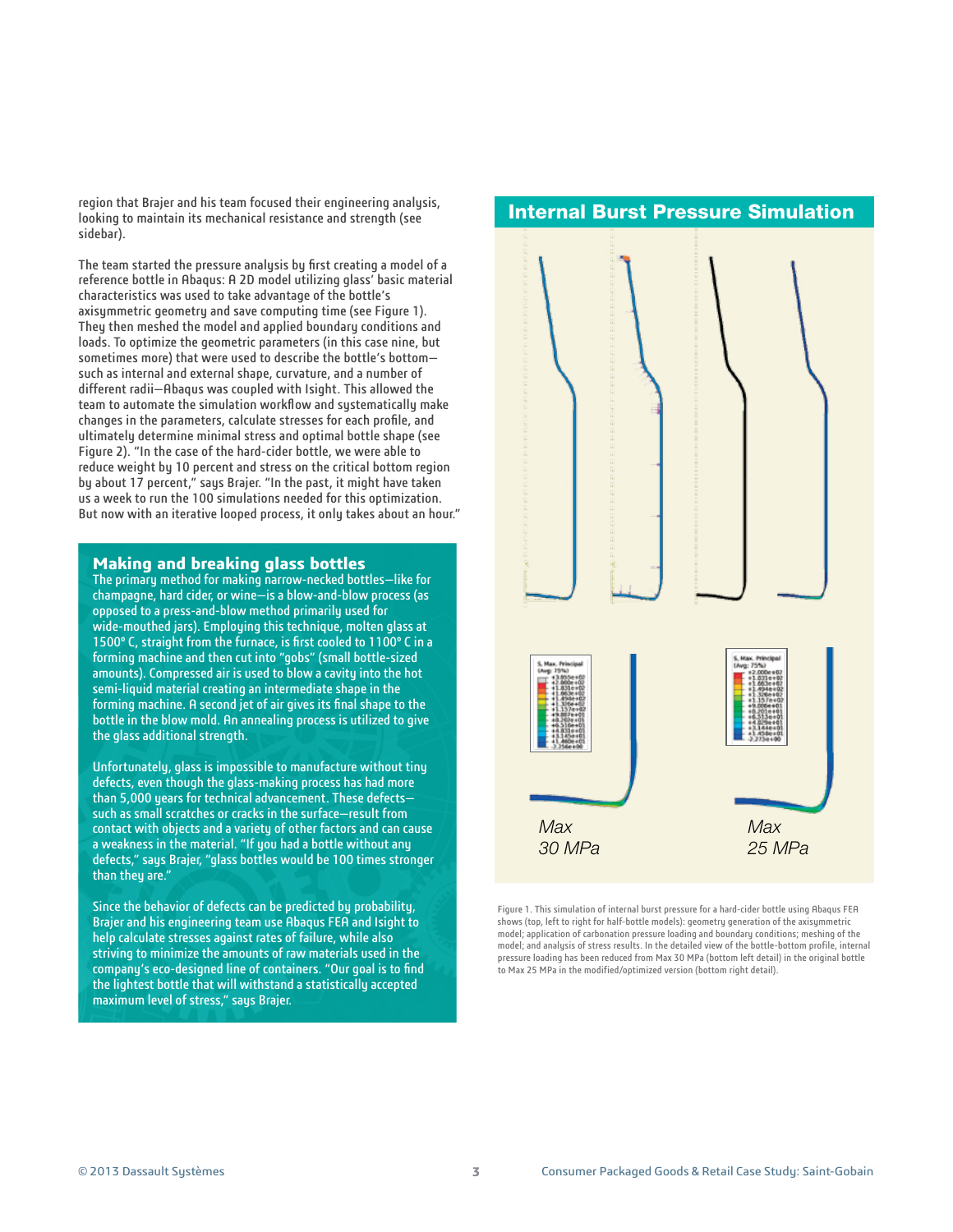

Figure 2. This Isight workflow, with an embedded Abaqus FEA loop, allowed the Verallia design team to systematically optimize bottle shape, making slight changes in the bottle's geometry parameters in each iteration. The automated process shortened analysis time from one week to one hour.

With the help of Verallia's technical teams, physical testing was also utilized to complement simulation. "How we use testing may change in the future," he adds, "because once we have calculations that validate the tests, design engineers will trust the virtual optimization process."

# **Simulation helps reduce bottle weight**

Internal loading pressure is one of the most common causes of breakage for carbonated beverage containers. But it is far from the only one. As bottles move from the glass-making mold to the bottling assembly line and then finally to the store shelf—whatever the beverage or bottle—they are filled, capped, stacked, and transported. This subjects them to a variety of loading scenarios including thermal stress (from hot liquids), impact, squeezing, and compression. Basically, the life of a glass bottle can be a precarious one.

Brajer and his team are working to change that fact. So while the pressure analysis was the first optimization study that the engineering team conducted, they intend to use a similar process and the same software tools—to investigate the other ways that bottles break. In future designs, using fewer raw materials will remain of primary importance to the team. That's one of the goals of Verallia R&D.

This design strategy is critically important today given the need to reduce CO $_{\tiny 2}$  emissions from manufacturing processes. "Our goal is to use less energy to produce each bottle," Brajer says. "If we reduce raw materials, we reduce the energy needed to process those materials and to melt and form the glass. The amount of CO<sub>2</sub> created in the process, in turn, is directly linked to the energy and raw materials usage."

Given the quantities of bottled beverages and food consumed worldwide, the carbon footprint for bottle-making is worth addressing. Verallia, Saint-Gobain's Packaging Sector, is the second largest glass bottle and jar manufacturer in the world—with a yearly production of roughly 25 billion containers. Given that, it's easy to see how their design strategy to optimize weight could provide significant environmental benefits—plus champagne bottles that would have made Dom Pérignon proud. We can all toast to that.